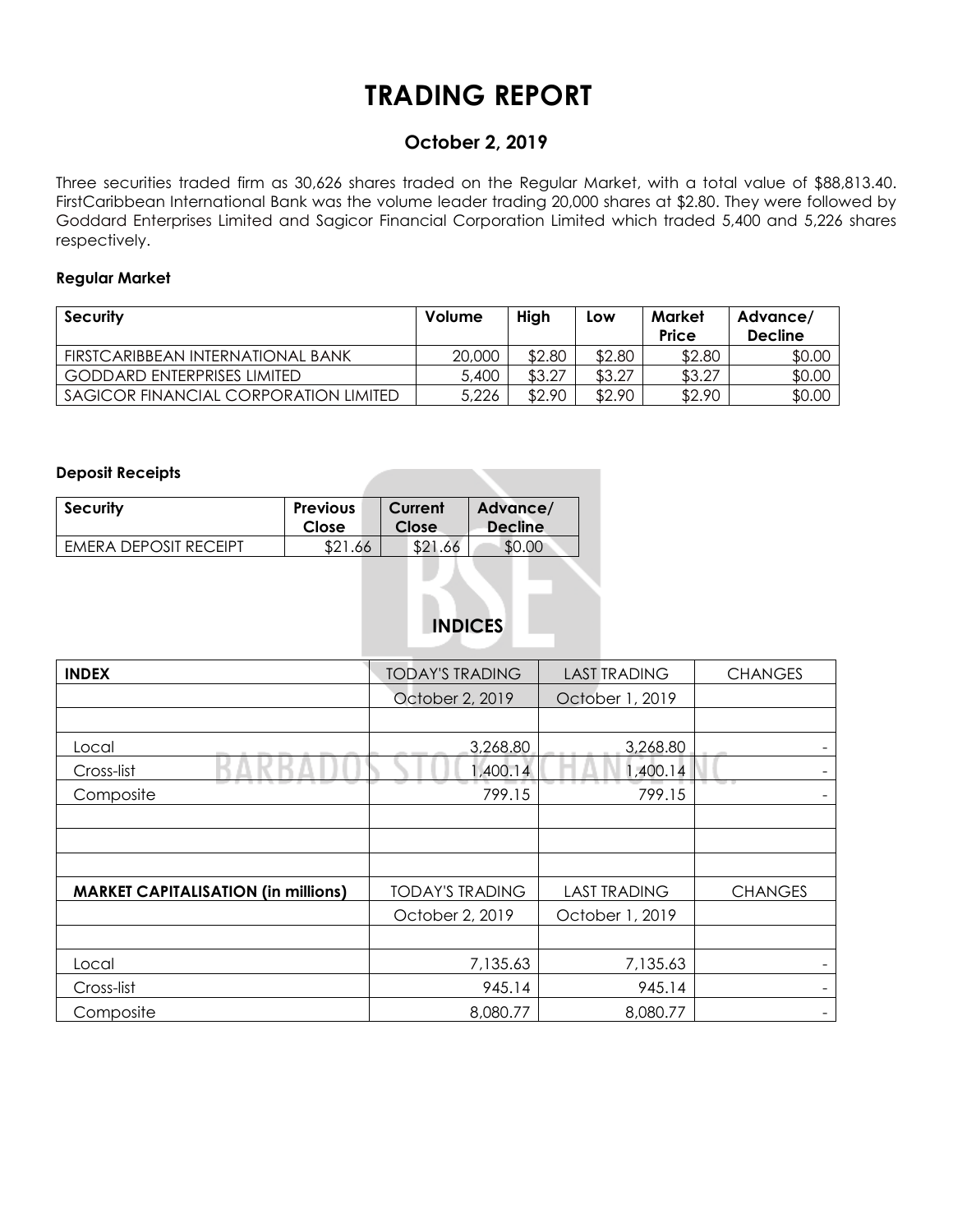### **MUTUAL FUNDS**

| October 2, 2019 |                                                                                          |   |            |              |            |                             |
|-----------------|------------------------------------------------------------------------------------------|---|------------|--------------|------------|-----------------------------|
| <b>ENDED</b>    | <b>NAME OF FUND</b>                                                                      |   | <b>NAV</b> | <b>OFFER</b> | <b>BID</b> | <b>NAV</b><br><b>CHANGE</b> |
| $27-Sep-19$     | REPUBLIC CAPITAL GROWTH FUND                                                             | W | 1.2640     |              |            | $-0.0028$                   |
| $27-Sep-19$     | REPUBLIC INCOME FUND                                                                     | W | 1.2060     |              |            | 0.0009                      |
| $27-Sep-19$     | REPUBLIC PROPERTY FUND                                                                   | W | 0.7137     |              |            | 0.0000                      |
| $27-Sep-19$     | FORTRESS CARIBBEAN GROWTH FUND                                                           | W | 6.0922     | 6.0922       | 6.0922     | $-0.0519$                   |
| $27-Sep-19$     | FORTRESS HIGH INTEREST FUND - ACC.                                                       | W | 1.9930     |              |            | 0.0012                      |
| $27-Sep-19$     | FORTRESS HIGH INTEREST FUND - DIST.                                                      | W | 1.0166     |              |            | 0.0007                      |
| $31-Aug-19$     | ROYAL FIDELITY SELECT BALANCED FUND                                                      | m | 5.4301     | 5.4301       | 5.3215     | 0.0250                      |
| $31-Aug-19$     | ROYAL FIDELITY STRATEGIC GROWTH FUND                                                     | m | 1.0119     | 1.0119       | 0.9917     | $-0.0053$                   |
| $31-Aug-19$     | ROYAL FIDELITY PREMIUM INCOME FUND                                                       | m | 1.5840     | 1.5840       | 1.5523     | 0.0241                      |
| $27-Sep-19$     | SAGICOR GLOBAL BALANCED FUND                                                             | W | 2.64       |              |            | $-0.01$                     |
| $27-Sep-19$     | SAGICOR SELECT GROWTH FUND                                                               | W | 1.50       |              |            | $-0.01$                     |
| $27-Sep-19$     | SAGICOR PREFERRED INCOME FUND                                                            | W | 0.98       |              |            | 0.00                        |
|                 | * Indicates the Fund is currently ex-div   ^ Indicates the Fund values have been revised |   |            |              |            |                             |

NOTES: QUOTATIONS AND NET ASSET VALUE PER SHARE ARE SUPPLIED BY THE FUND MANAGEMENT. THE OFFERING PRICE INCLUDES NET ASSET VALUE PLUS ENTRY COSTS.

 $m =$  monthly valuation,  $q =$  quarterly valuation,  $w =$  weekly

# **BARBADOS STOCK EXCHANGE INC.**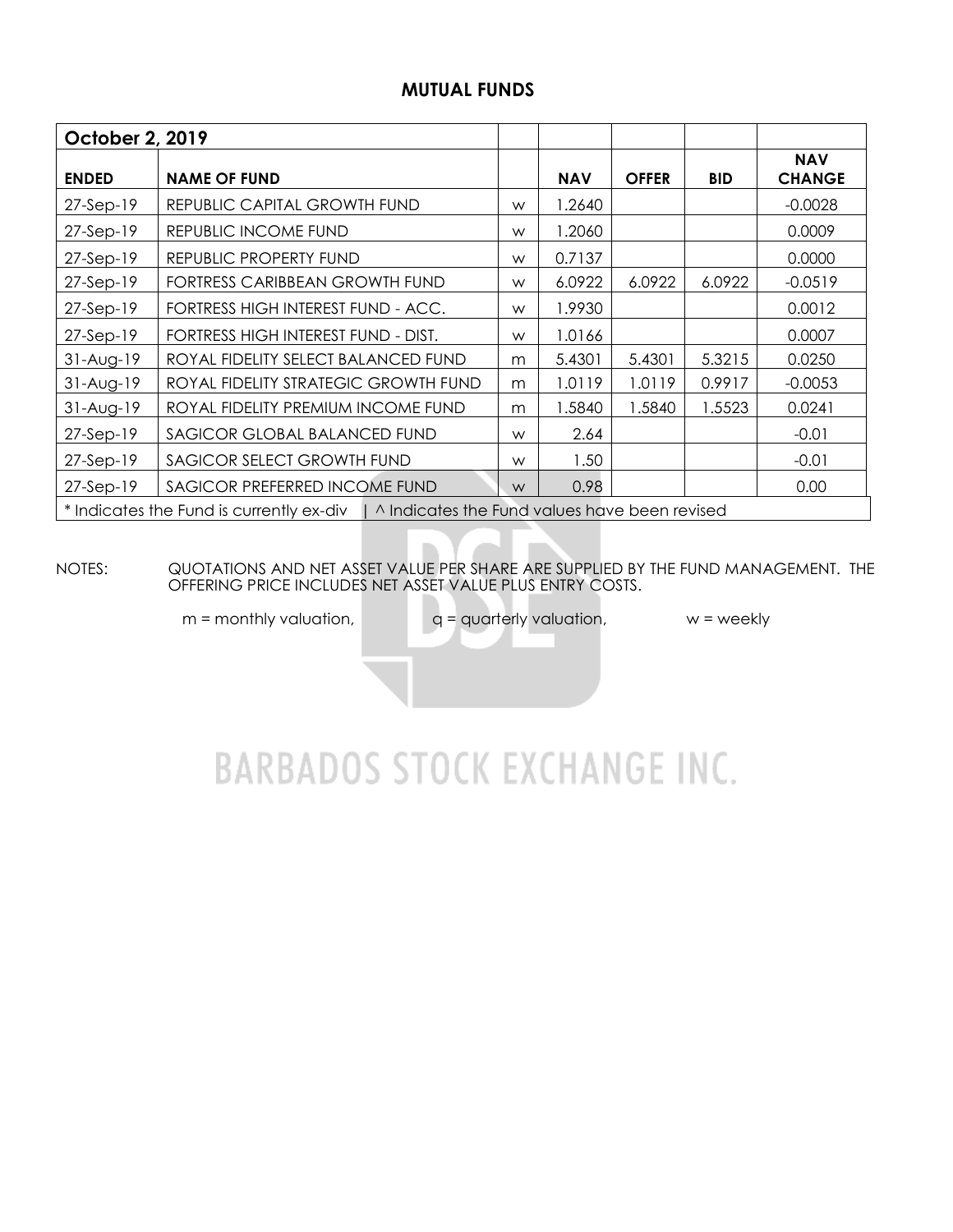### **NEWS \*\*\*\*\*\*\*\*\*\*\*\*\*\*\*\*\*\*\*\*\*\*\*\*\*\*\*\*\*\*\*\*\***

### **DIVIDEND DECLARATION**

**FirstCaribbean International Bank** – Directors have declared an interim dividend of one point two five (\$0.0125) US cents per share to be paid on October 18th, 2019 to Shareholders on record at close of business on September 20<sup>th</sup>, 2019.

### **BSE NOTICES**

#### **TRADING SUSPENSION**

The **Barbados Stock Exchange Inc. (BSE)** wishes to advise that, as a result of the approved amalgamation of **Cable and Wireless (Barbados) Limited (CWBL)** and **Cable & Wireless West Indies Limited (CWWI)**, trading in the security - Cable and Wireless (Barbados) Limited - has been suspended with immediate effect.



# **BARBADOS STOCK EXCHANGE INC.**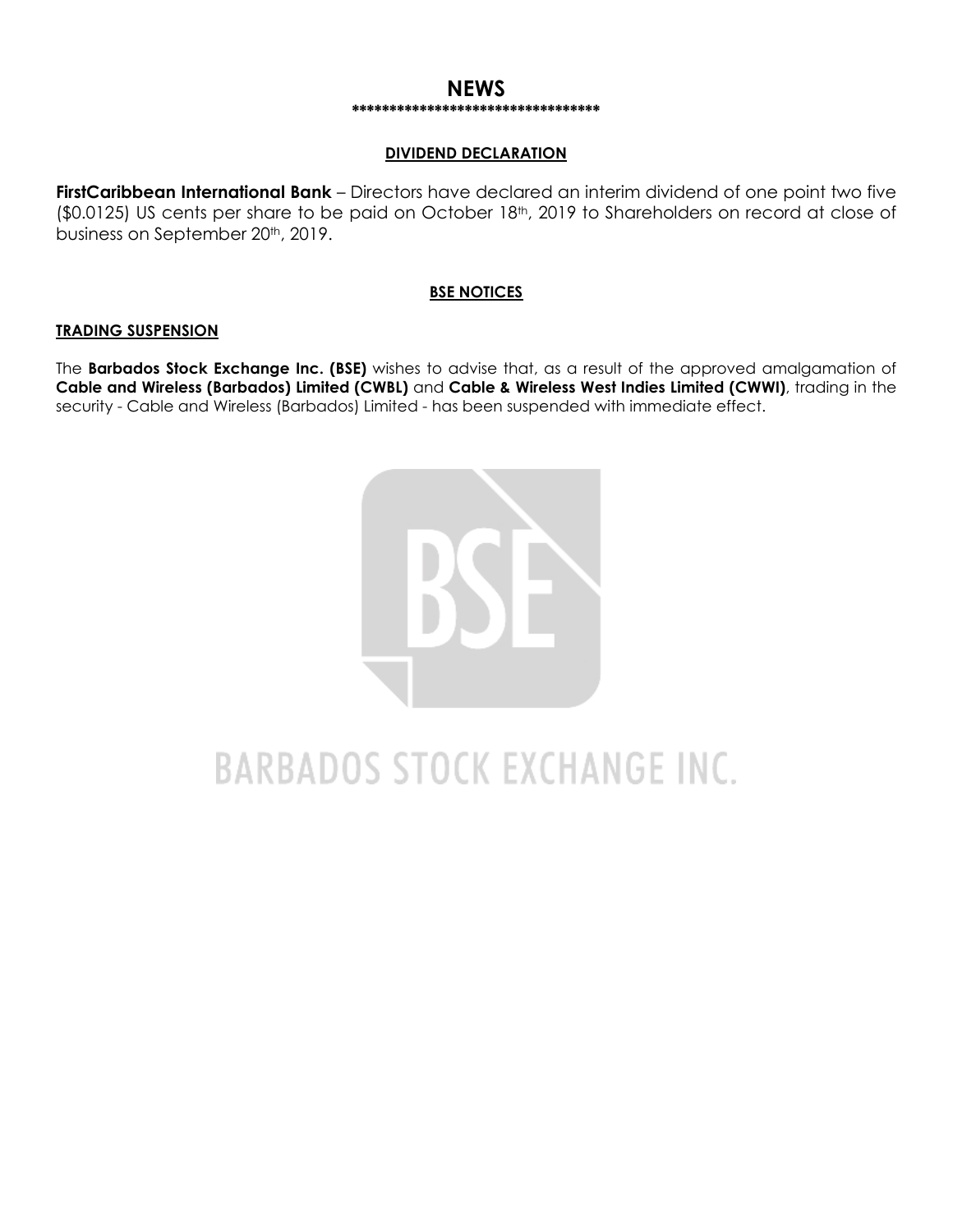| 8th Avenue Belleville, ST. MICHAEL. BARBADOS.   |                           |                                  |        | TEL:436-9871/72 FAX 429-8942 website:<br>www.bse.com.bb |               |                  |                 |                     |              |                           |                    |
|-------------------------------------------------|---------------------------|----------------------------------|--------|---------------------------------------------------------|---------------|------------------|-----------------|---------------------|--------------|---------------------------|--------------------|
|                                                 |                           | <b>SHARE SUMMARY INFORMATION</b> |        |                                                         |               |                  |                 |                     |              |                           |                    |
|                                                 |                           | <b>Wednesday October 2, 2019</b> |        |                                                         |               |                  |                 |                     |              |                           |                    |
| Company                                         | <b>Last Trade</b><br>Date | Volume                           | High   | Low                                                     | Last<br>Close | Current<br>Close | Price<br>Change | <b>Bid</b><br>Price | Ask<br>Price | <b>Bid</b><br><b>Size</b> | Ask<br><b>Size</b> |
| ABV Investments Incorporated                    | 26-Jun-19                 |                                  |        |                                                         | \$0.02        | \$0.02           |                 | \$0.02              | \$0.15       | 8,080                     | 1,000              |
| <b>BICO Limited</b>                             | 20-Sep-19                 |                                  |        |                                                         | \$3.10        | \$3.10           |                 | \$3.10              |              | 640                       |                    |
| <b>Banks Holdings Limited</b>                   | 20-Sep-19                 |                                  |        |                                                         | \$4.85        | \$4.85           |                 | \$4.85              | \$7.10       | 16,245                    | 1,228              |
| <b>Barbados Dairy Industries Limited</b>        | 12-Jul-19                 |                                  |        |                                                         | \$3.50        | \$3.50           |                 | \$3.00              | \$3.50       | 5,507                     | 3,261              |
| <b>Barbados Farms Limited</b>                   | 10-Sep-19                 |                                  |        |                                                         | \$0.30        | \$0.30           |                 | \$0.30              | \$0.50       | 13,371                    | 16,899             |
| Cable and Wireless Barbados Limited -+          | $21-Sep-17$               |                                  |        |                                                         | \$2.29        | \$2.29           |                 |                     |              |                           |                    |
| Cave Shepherd and Company Limited               | 26-Sep-19                 |                                  |        |                                                         | \$4.60        | \$4.60           |                 | \$4.60              | \$4.65       | 2,620                     | 5,090              |
| FirstCaribbean International Bank -*            | 02-Oct-19                 | 20,000                           | \$2.80 | \$2.80                                                  | \$2.80        | \$2.80           | \$0.00          | \$2.80              | \$2.86       | 10,000                    | 27,297             |
| Eppley Caribbean Property Fund SCC - Dev Fund   | 30-Aug-19                 |                                  |        |                                                         | \$0.21        | \$0.21           |                 |                     | \$0.20       |                           | 21,000             |
| Eppley Caribbean Property Fund SCC - Value Fund | 30-Sep-19                 |                                  |        |                                                         | \$0.56        | \$0.56           |                 | \$0.53              | \$0.56       | 1,000                     | 16,383             |
| <b>Goddard Enterprises Limited</b>              | 02-Oct-19                 | 5,400                            | \$3.27 | \$3.27                                                  | \$3.27        | \$3.27           | \$0.00          | \$3.27              |              | 6,469                     |                    |
| Insurance Corporation of Barbados Limited       | 26-Sep-19                 |                                  |        |                                                         | \$3.35        | \$3.35           |                 |                     | \$3.38       |                           | 374                |
| <b>JMMB Group Limited</b>                       | 03-May-19                 |                                  |        |                                                         | \$0.47        | \$0.47           |                 | \$0.50              |              | 5,000                     |                    |
| One Caribbean Media Limited                     | 20-Sep-19                 |                                  |        |                                                         | \$2.70        | \$2.70           |                 | \$2.66              | \$2.95       | 300                       | 9,009              |
| Sagicor Financial Corporation Pref 6.5%         | $23$ -Jun-16              |                                  |        |                                                         | \$2.26        | \$2.26           |                 |                     |              |                           |                    |
| Sagicor Financial Corporation Limited           | 02-Oct-19                 | 5,226                            | \$2.90 | \$2.90                                                  | \$2.90        | \$2.90           | \$0.00          | \$2.90              | \$2.95       | 21,774                    | 23,307             |
| West India Biscuit Company Limited              | $17-Sep-19$               |                                  |        |                                                         | \$24.50       | \$24.50          |                 | \$25.00             |              | 100                       |                    |
| <b>Emera Deposit Receipt</b>                    | 08-May-19                 |                                  |        |                                                         | \$21.66       | \$21.66          | \$0.00          | \$20.18             |              | 48                        |                    |
| <b>TOTAL SHARES BOUGHT &amp; SOLD</b>           |                           | 30,626                           |        |                                                         |               |                  |                 |                     |              |                           |                    |
|                                                 |                           |                                  |        |                                                         |               |                  |                 |                     |              |                           |                    |
| <b>Junior Market</b>                            |                           |                                  |        |                                                         |               |                  |                 |                     |              |                           |                    |
| <b>TOTAL SHARES BOUGHT &amp; SOLD</b>           |                           |                                  |        |                                                         |               |                  |                 |                     |              |                           |                    |
|                                                 |                           |                                  |        |                                                         |               |                  |                 |                     |              |                           |                    |
|                                                 |                           |                                  |        |                                                         |               |                  |                 |                     |              |                           |                    |
|                                                 |                           |                                  |        |                                                         |               |                  |                 |                     |              |                           |                    |
|                                                 |                           |                                  |        |                                                         |               |                  |                 |                     |              |                           |                    |
|                                                 |                           |                                  |        |                                                         |               |                  |                 |                     |              |                           |                    |
|                                                 |                           |                                  |        |                                                         |               |                  |                 |                     |              |                           |                    |